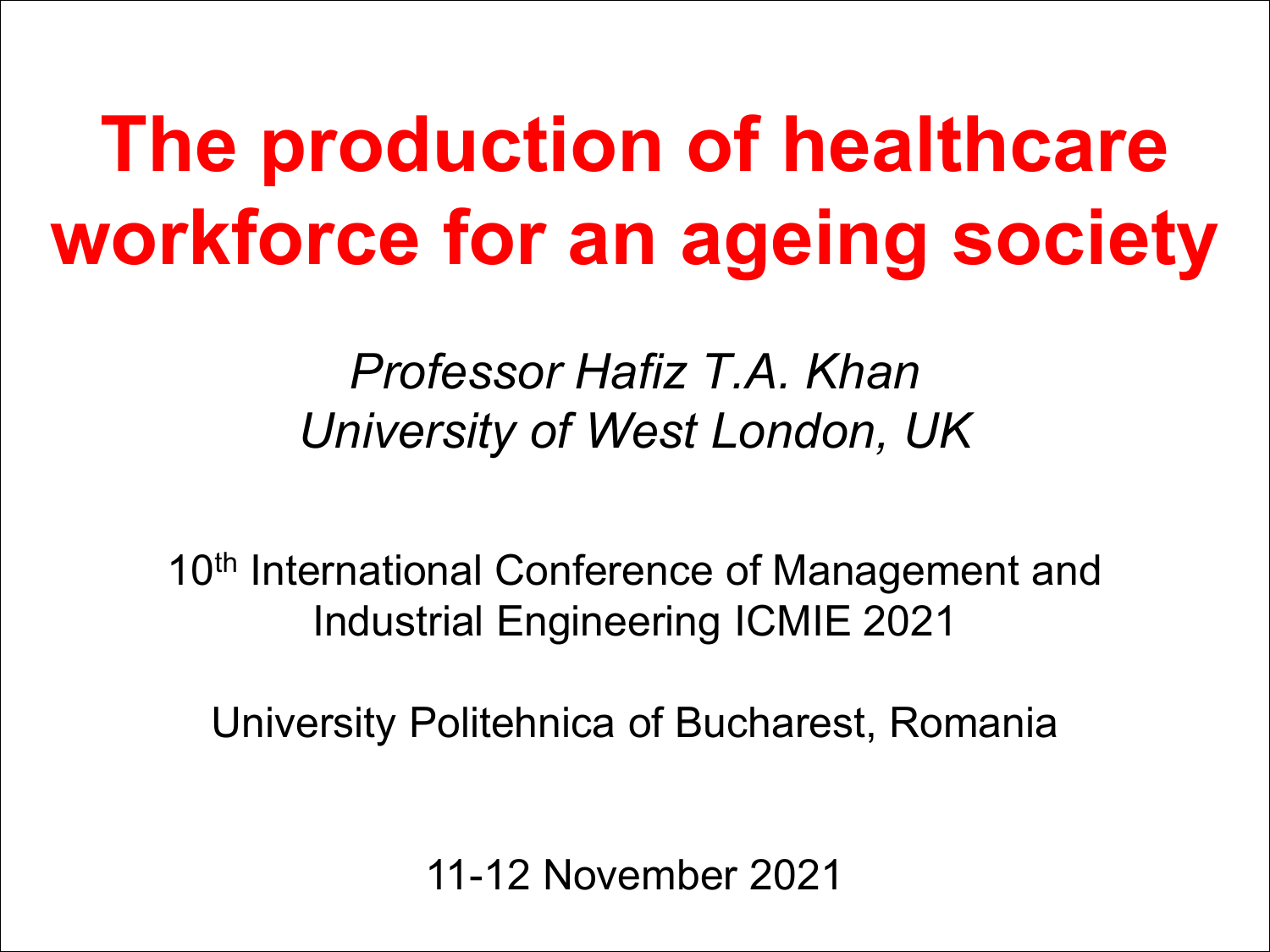## **Outline:**

- Demographic ageing
- Demand for healthcare workforce
- Supply for healthcare workforce
- Production of healthcare workforce
- Healthcare workforce caring for older adults
- Healthcare management training and gerontechnology
- Skilled healthcare workforce for elderly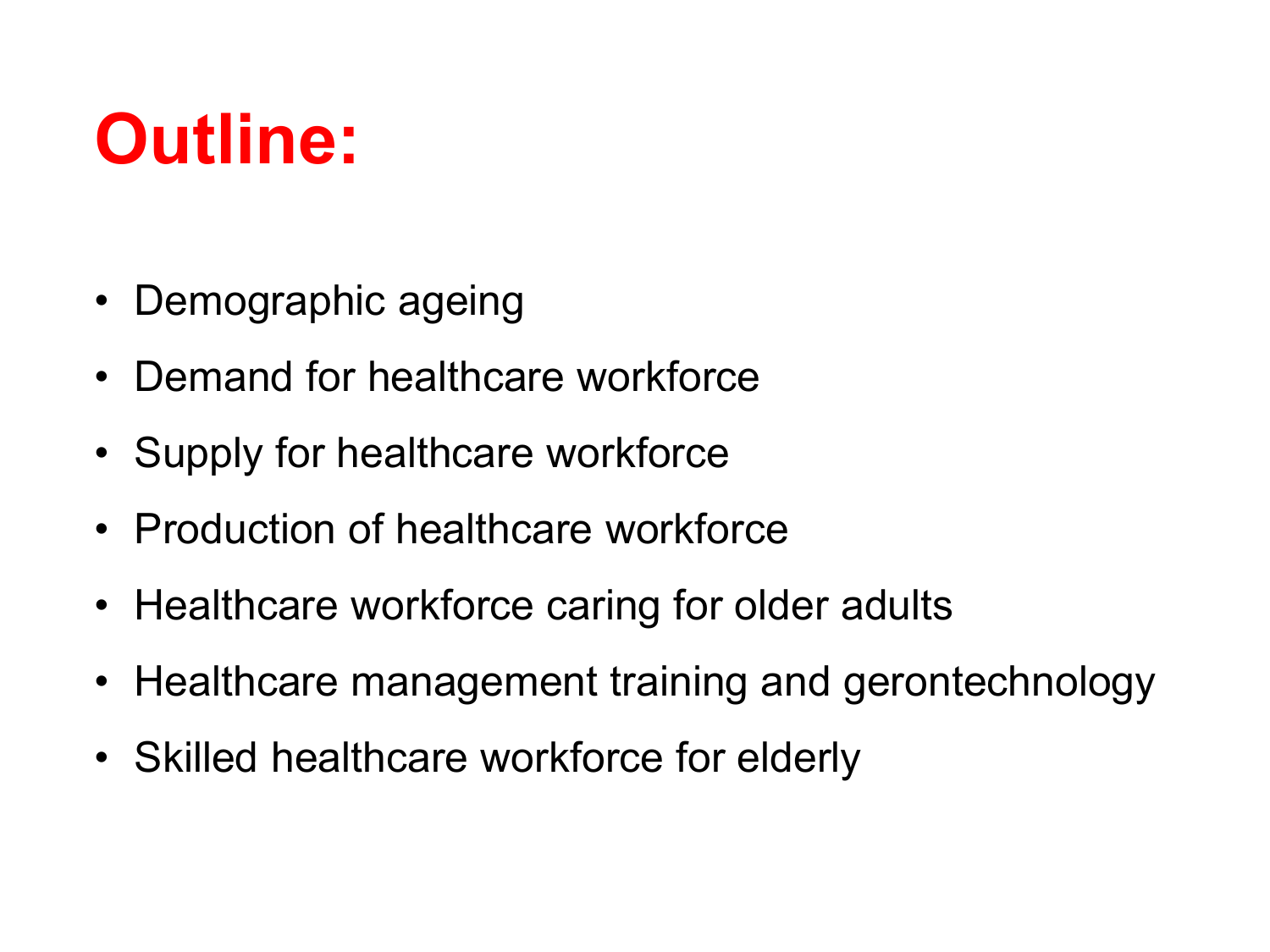# **The demographic ageing**



Source: Calculations by Emi Suzuki based on WDI 2014 and UN World Population Prospects 2012 Revision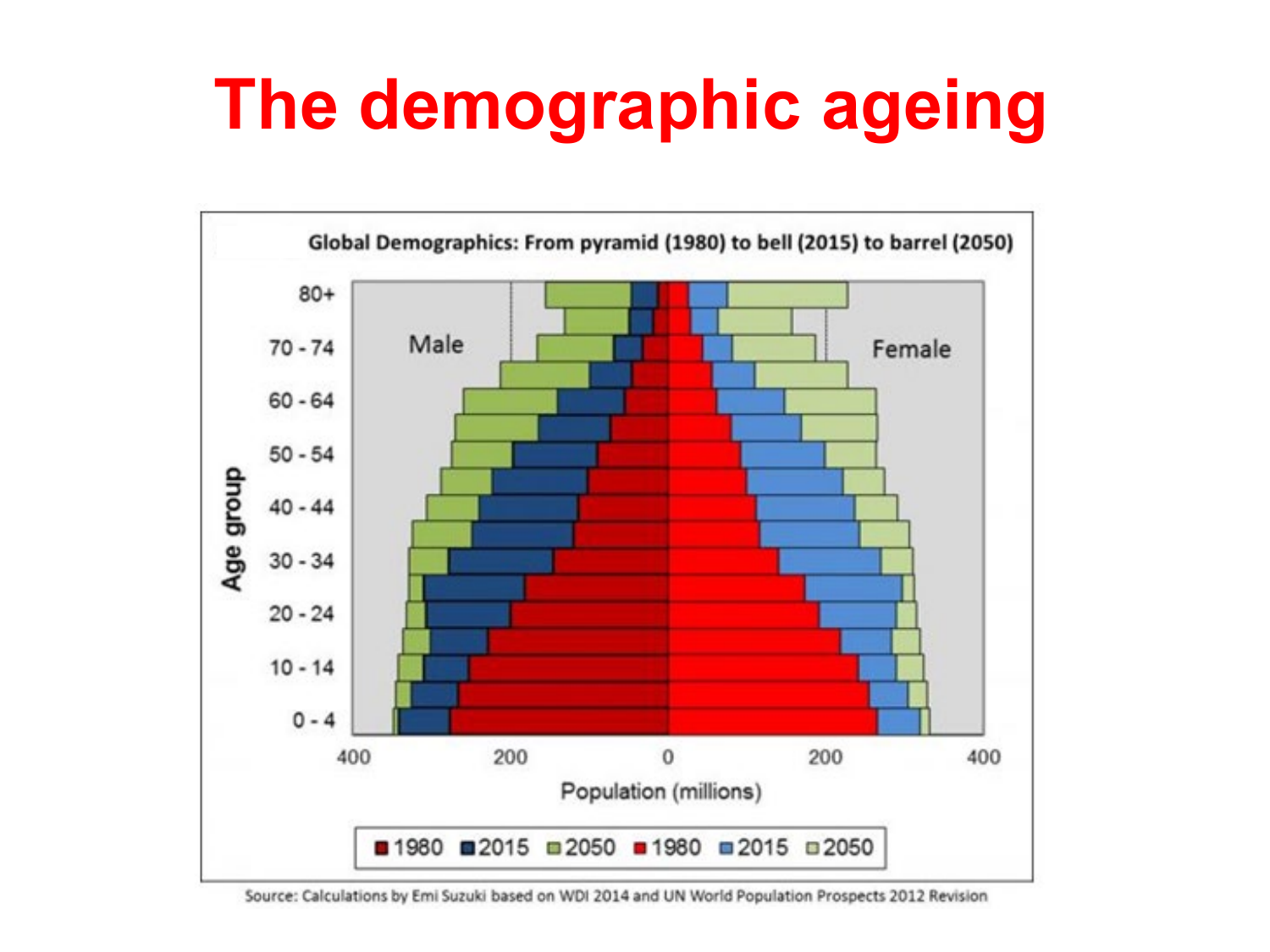## **The future that's here already**

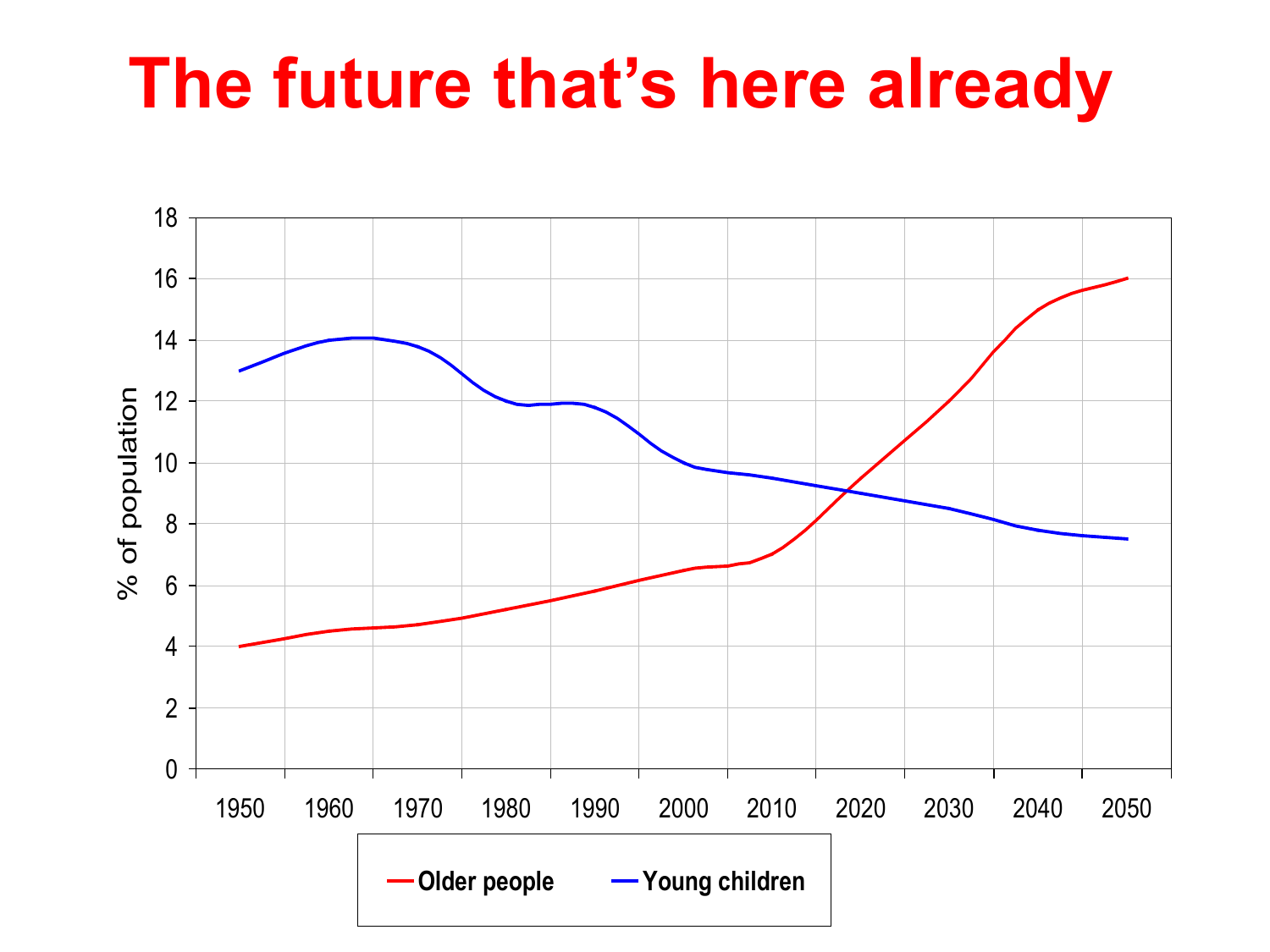# **Global ageing populations**

- In 2009, the global number of older people passed 700 million. This is projected to be 2 billion by 2050. *Already two-thirds live in low & middle income countries*
- In the "more developed" regions over 20% of the population is 60+. By 2050, nearly 33% of the population is projected to be in that age group
- •In the "less developed" regions, older people account today for 8% of the population; by 2050 they are expected to account for over 20%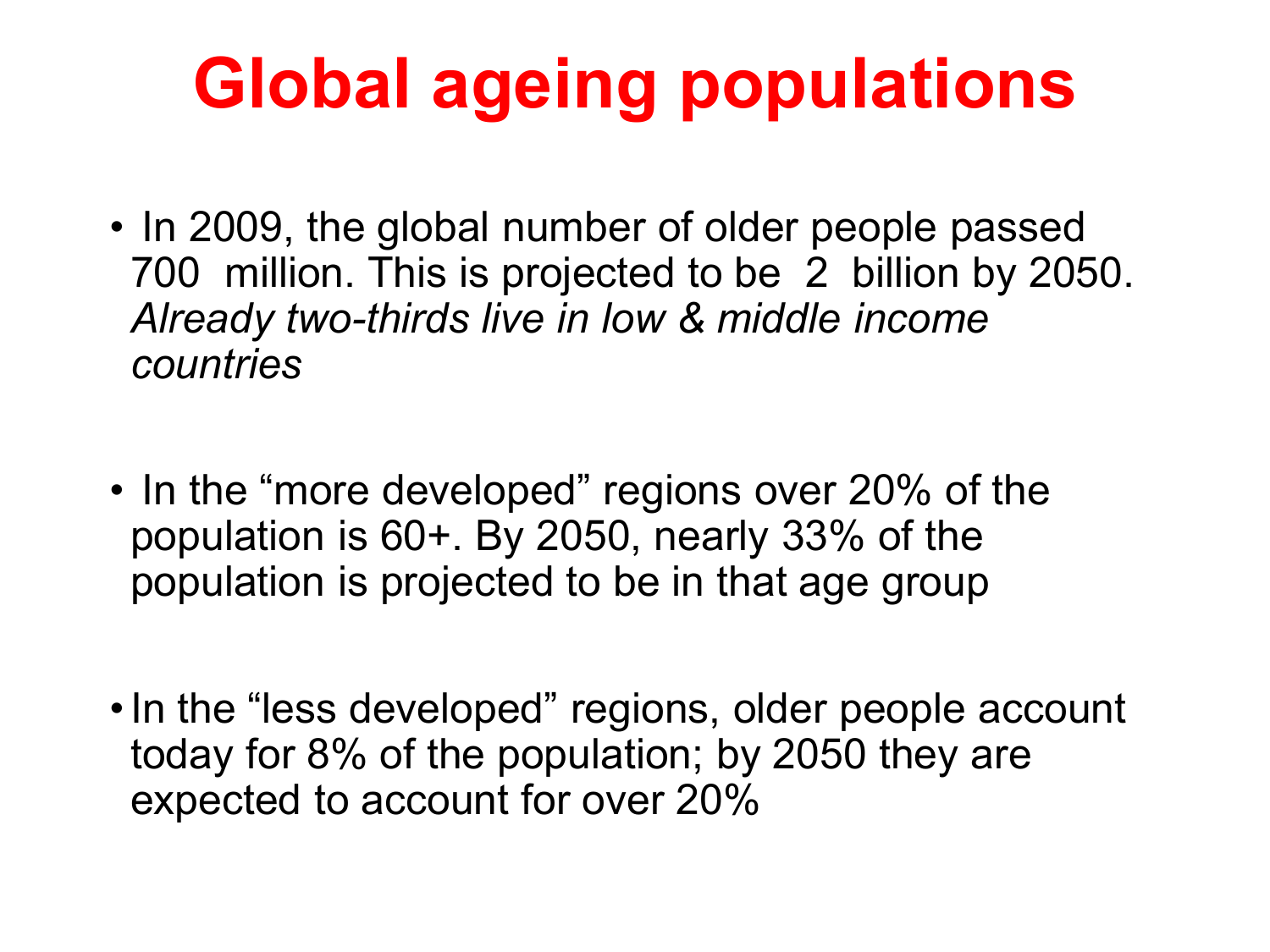## **The century of ageing**

• **The 21st century is the century of ageing.** 

• **Life expectancy is extending worldwide, fertility rates are falling, and ageing is accelerating.**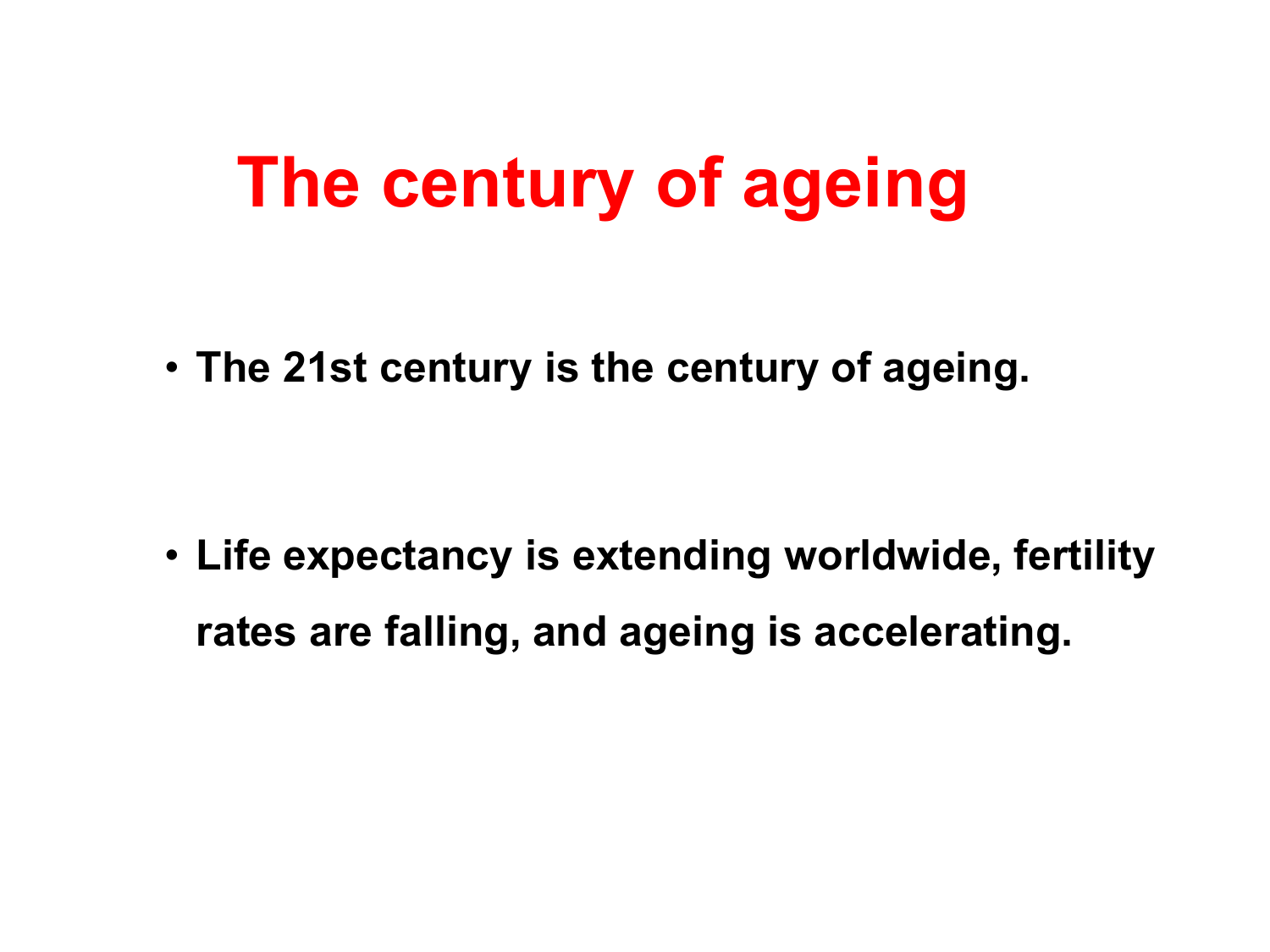#### **Longer lives everywhere…**



World population prospects. The 2004 revision population database UN department of economic and social affairs.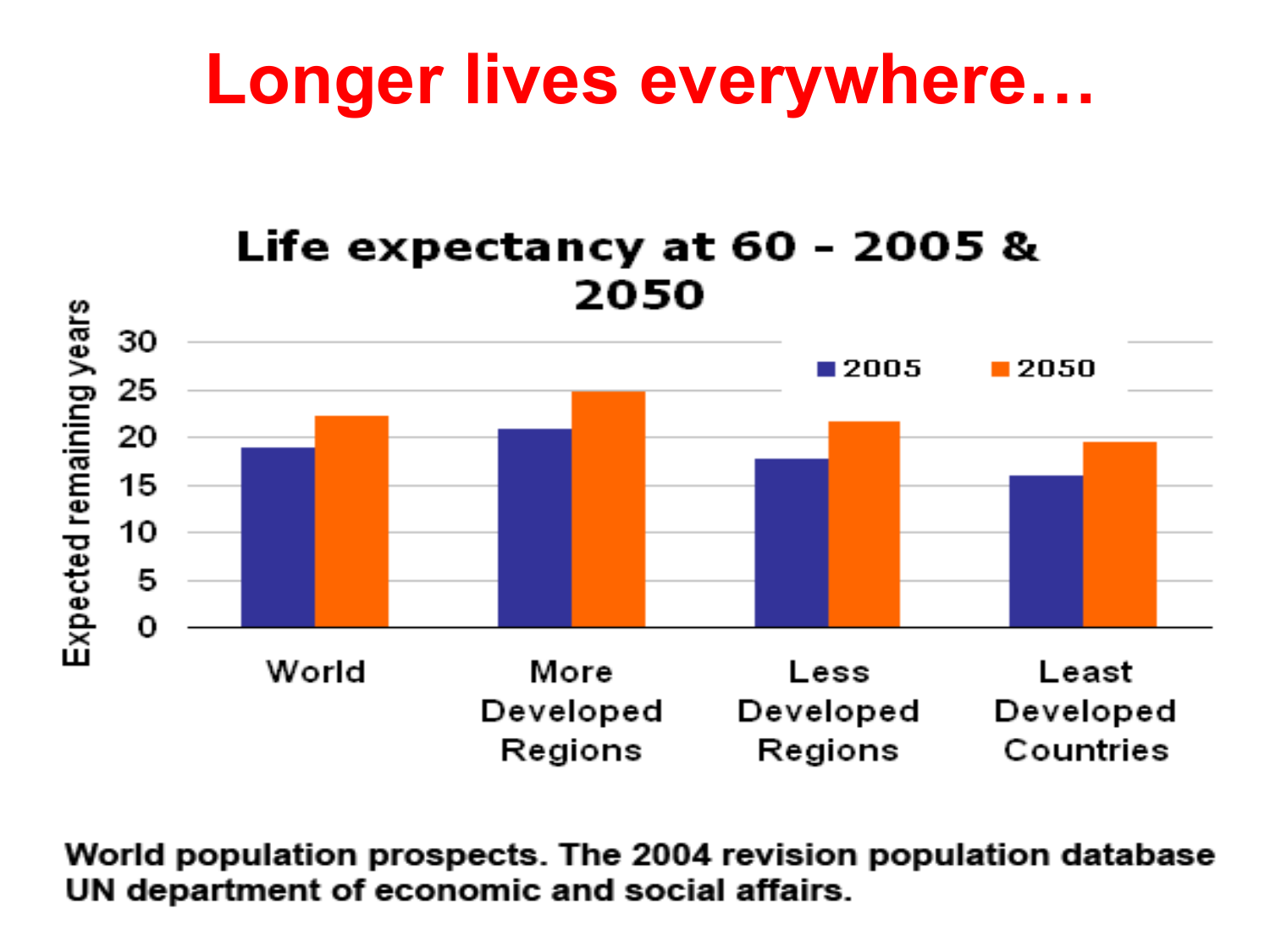## **Why global population ageing matters**

Preparing …for longer lives and finding ways to reduce age-related disability should become national and global priorities.

For nations, as for individuals, it is critical to address problems sooner rather than later.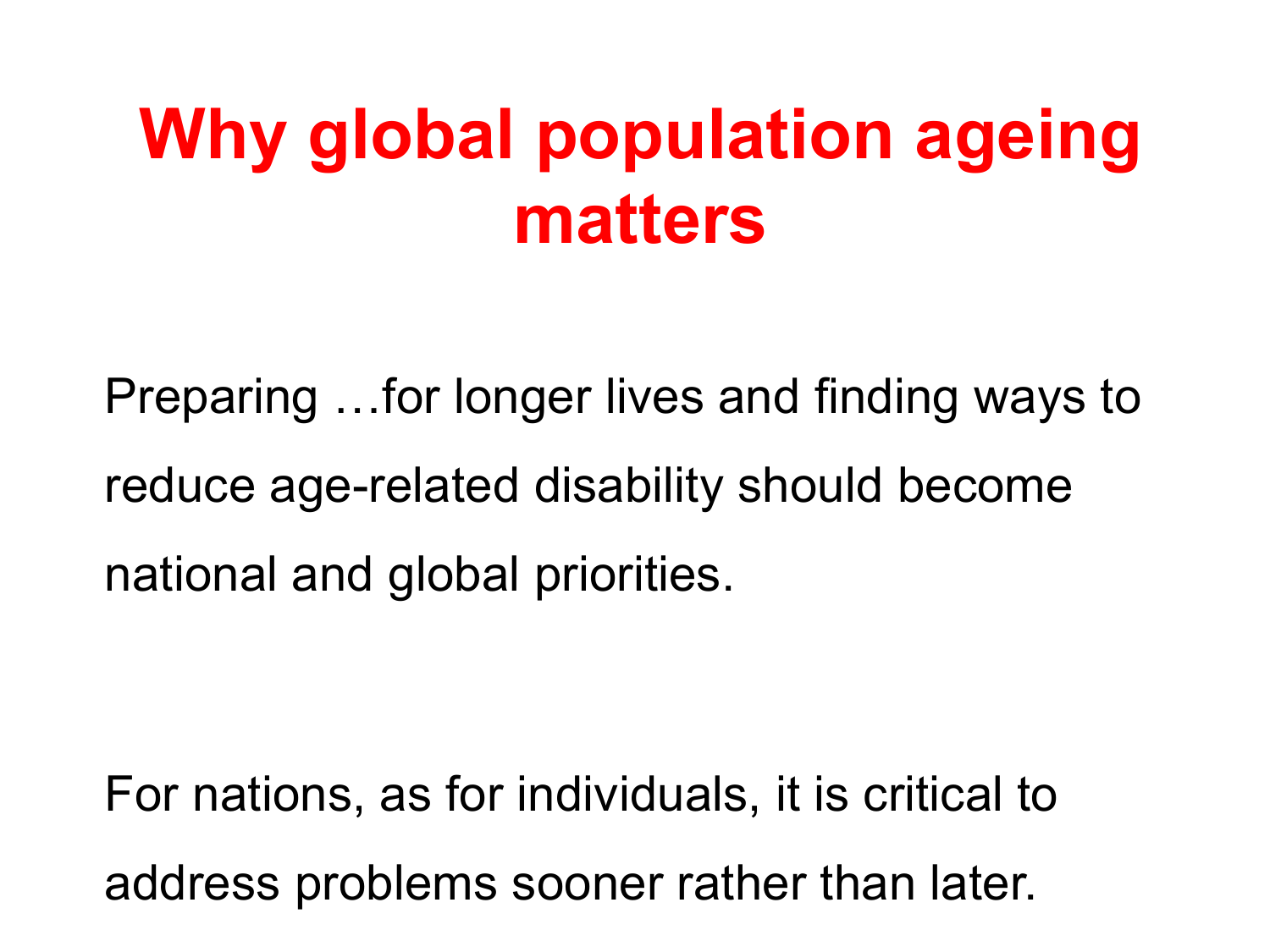## **The rising demand for care**

- Rapid growth in the number of the oldest old
- Increase in labour force participation by women & growing migration
- Attitudes to care giving show signs of changing
- In 2010 an estimated 35.6 million people are living with dementia – this is projected to double every 20 years, reaching 115.4 million in 2050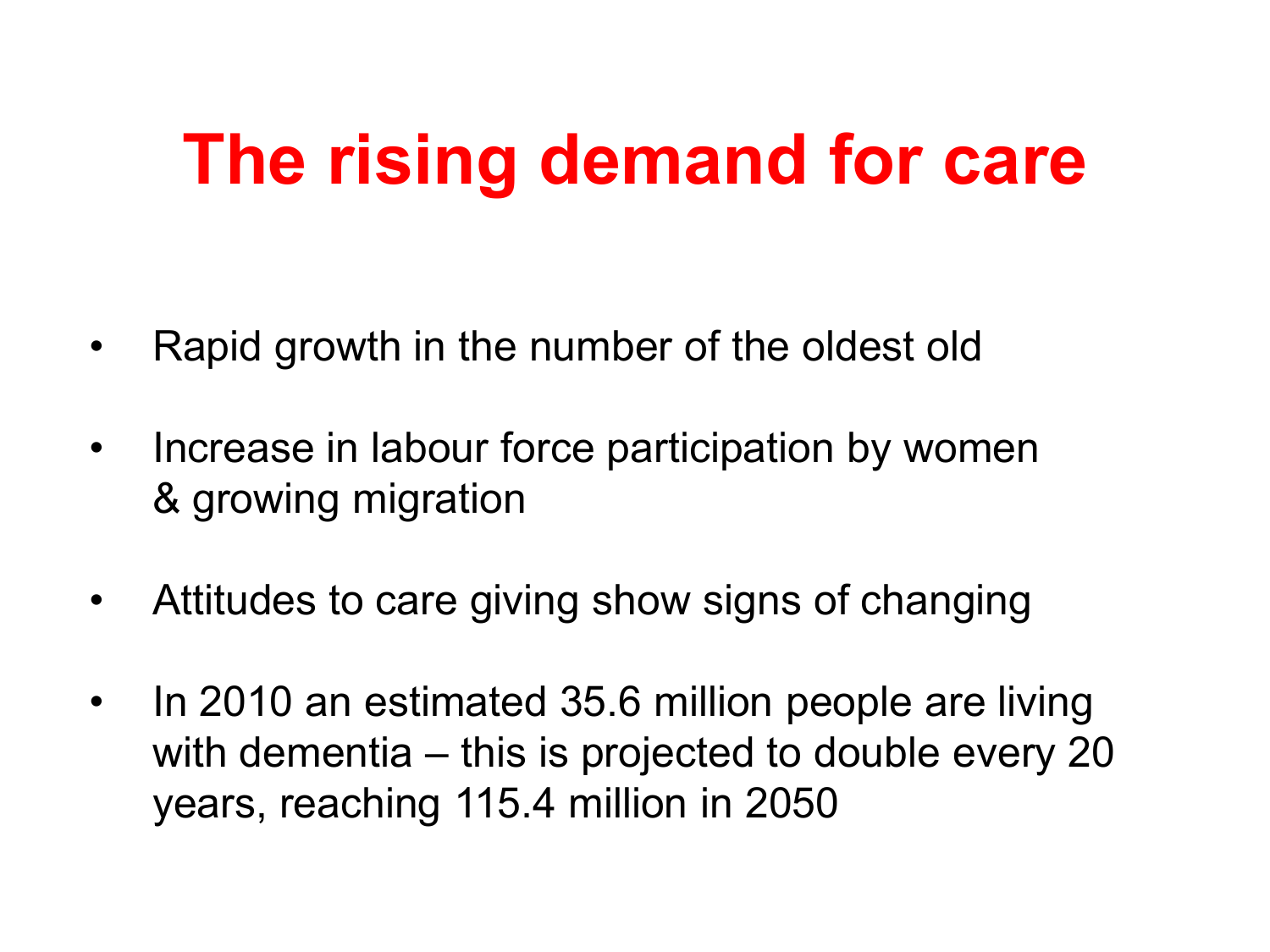## **Why this matters**

Long-term chronic illness and the need for long-term care have major impacts on

#### **individuals and households**

psychological stress – for older people and caregivers economic burden – producers become consumers of care

#### **societies and economies**

loss of productivity, lost development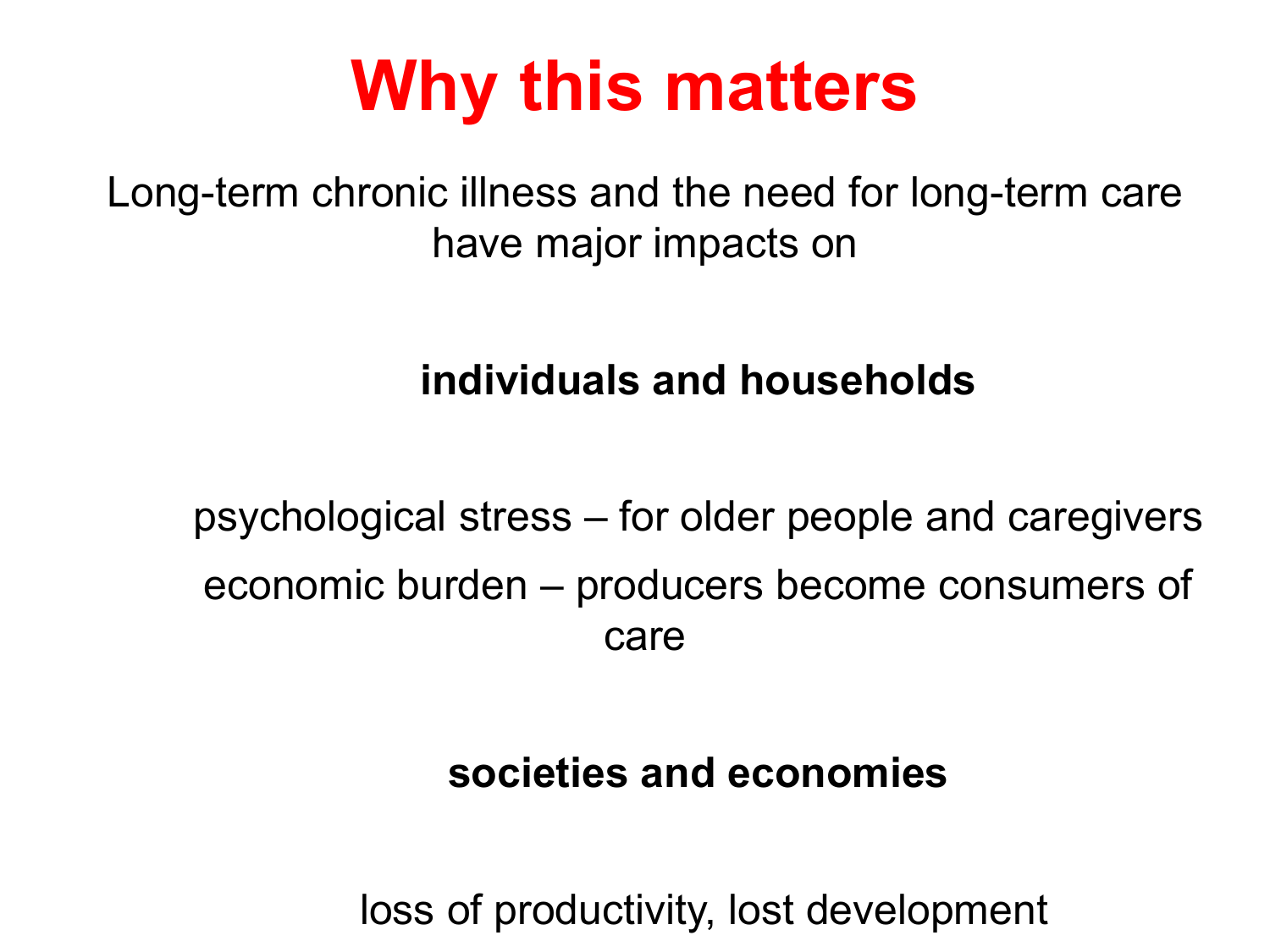#### **Demand for healthcare**

There is a demand for healthcare workforce for an ageing society. The demand for health care workers is expected to increase in future due to rising incomes, continual technological change, and ageing populations.

The health care comprises an extremely diverse range of goods and services, including surgical procedures, screening programmes, pharmaceuticals and counselling services.

*We refer to all of these as "products".*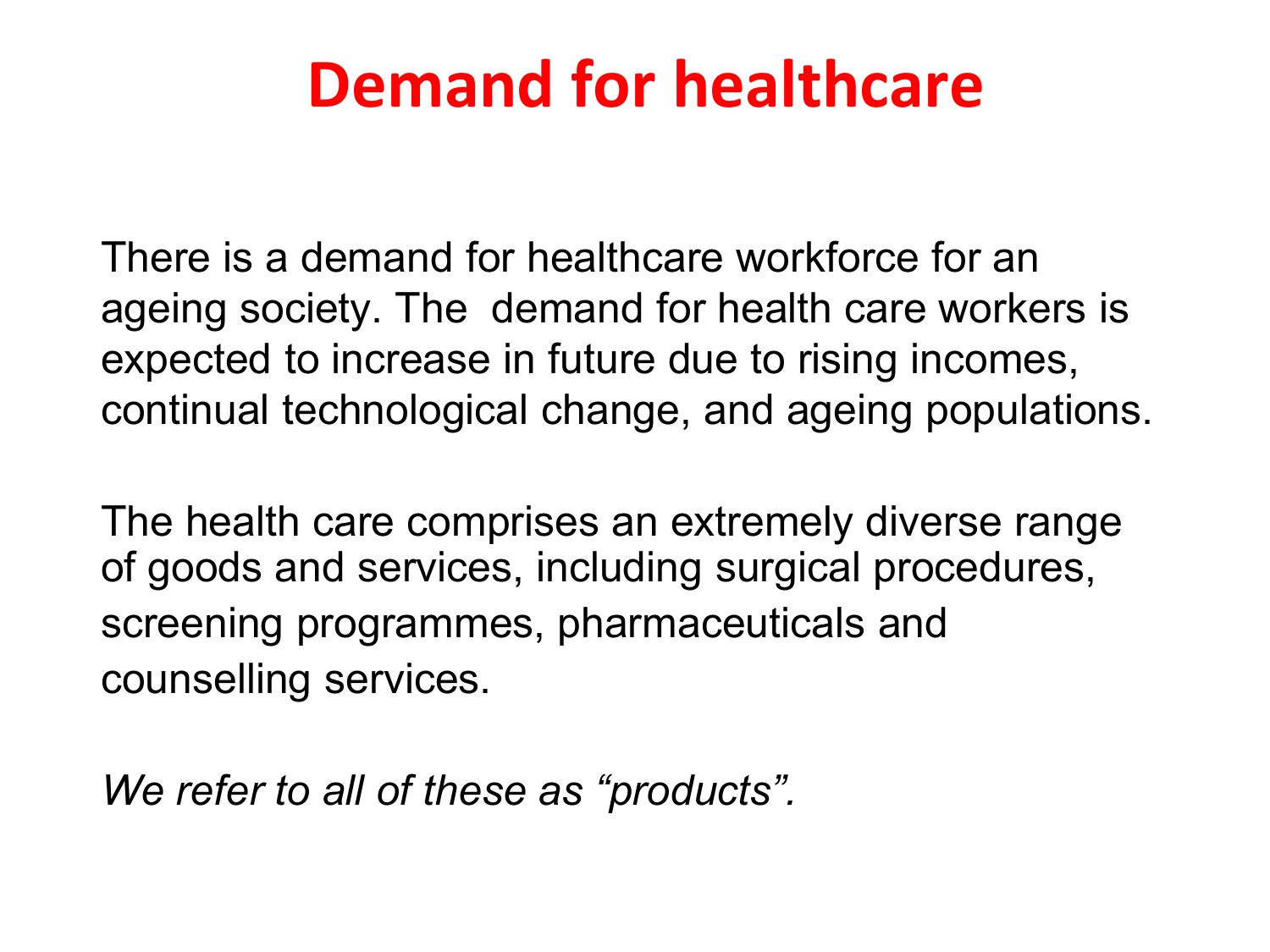# **Type of healthcare providers**

There are many different types of healthcare provider, including hospitals, GP practices, pharmaceutical companies, and ambulance services. We refer to these as "firms".

Hospitals, for example, produce an enormous variety of healthcare products.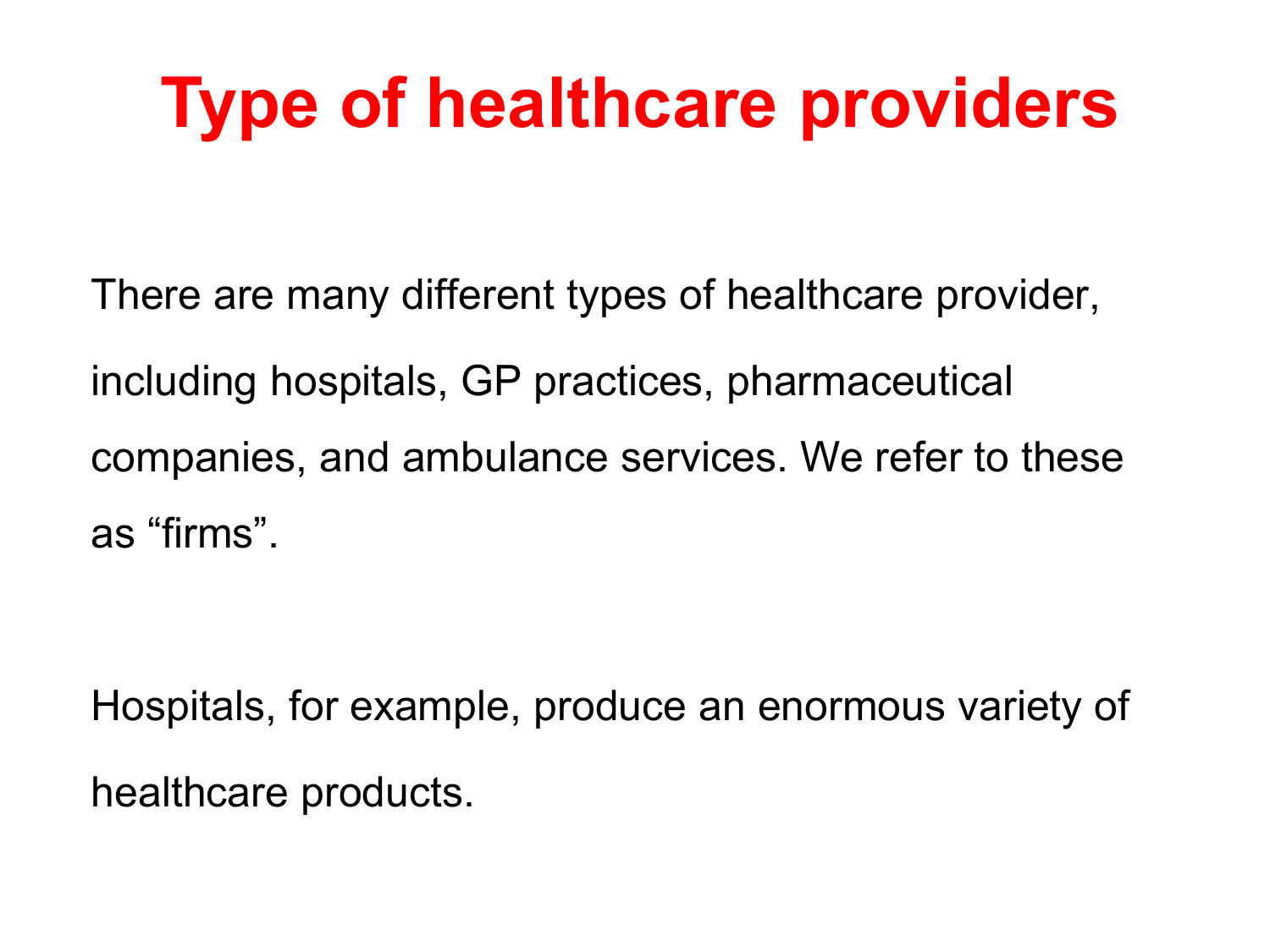## **Production of healthcare**

There may be more than one technically efficient way to produce an amount of output.

For example, the number of treatments that can be carried out in a hospital depends on the number of medical and nursing staff that the hospital has and on other inputs.

To some extent, it is possible to substitute between medical and nursing staff, because either staff type could carry out some tasks.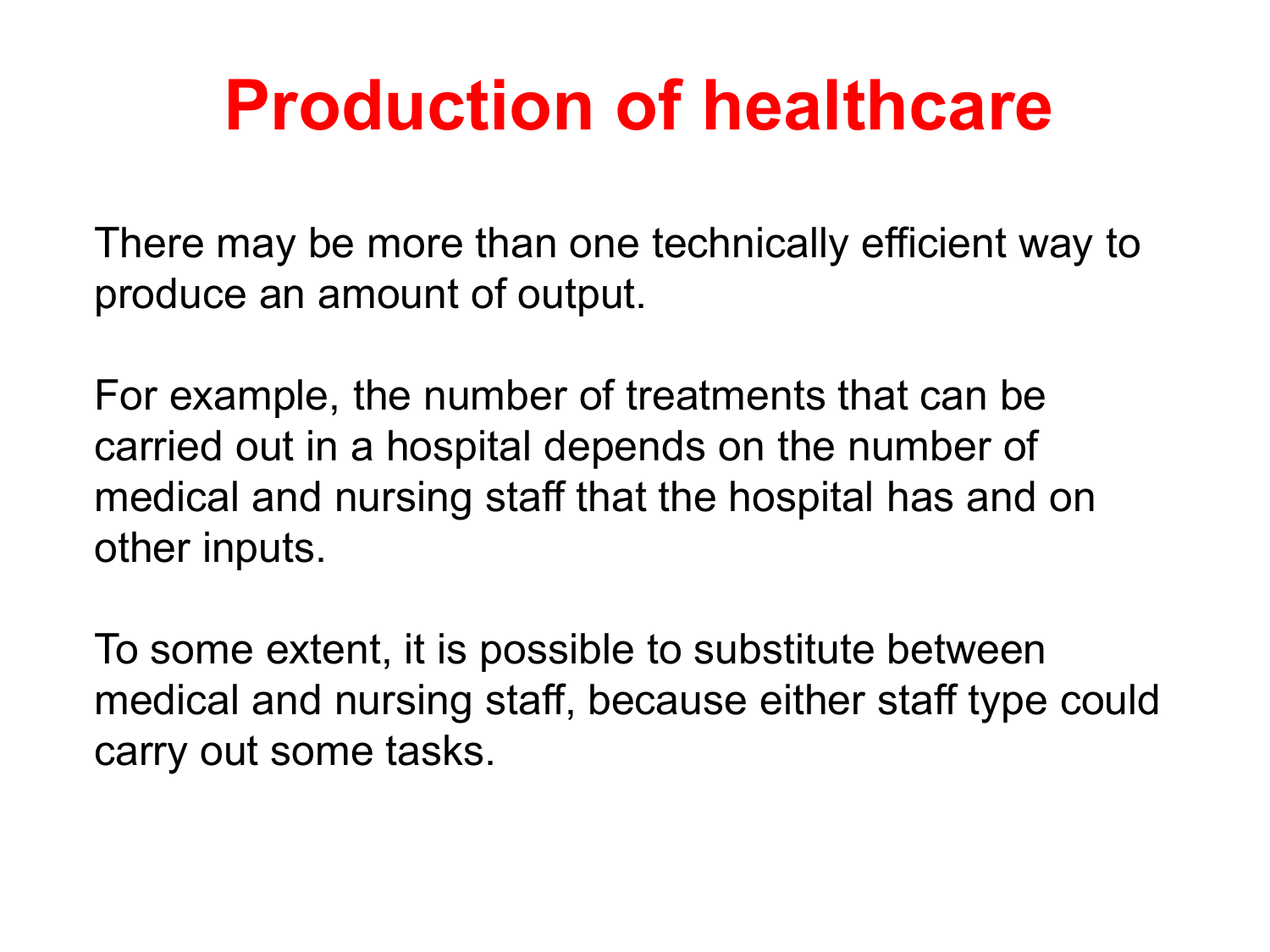#### **Production function and isoquant**

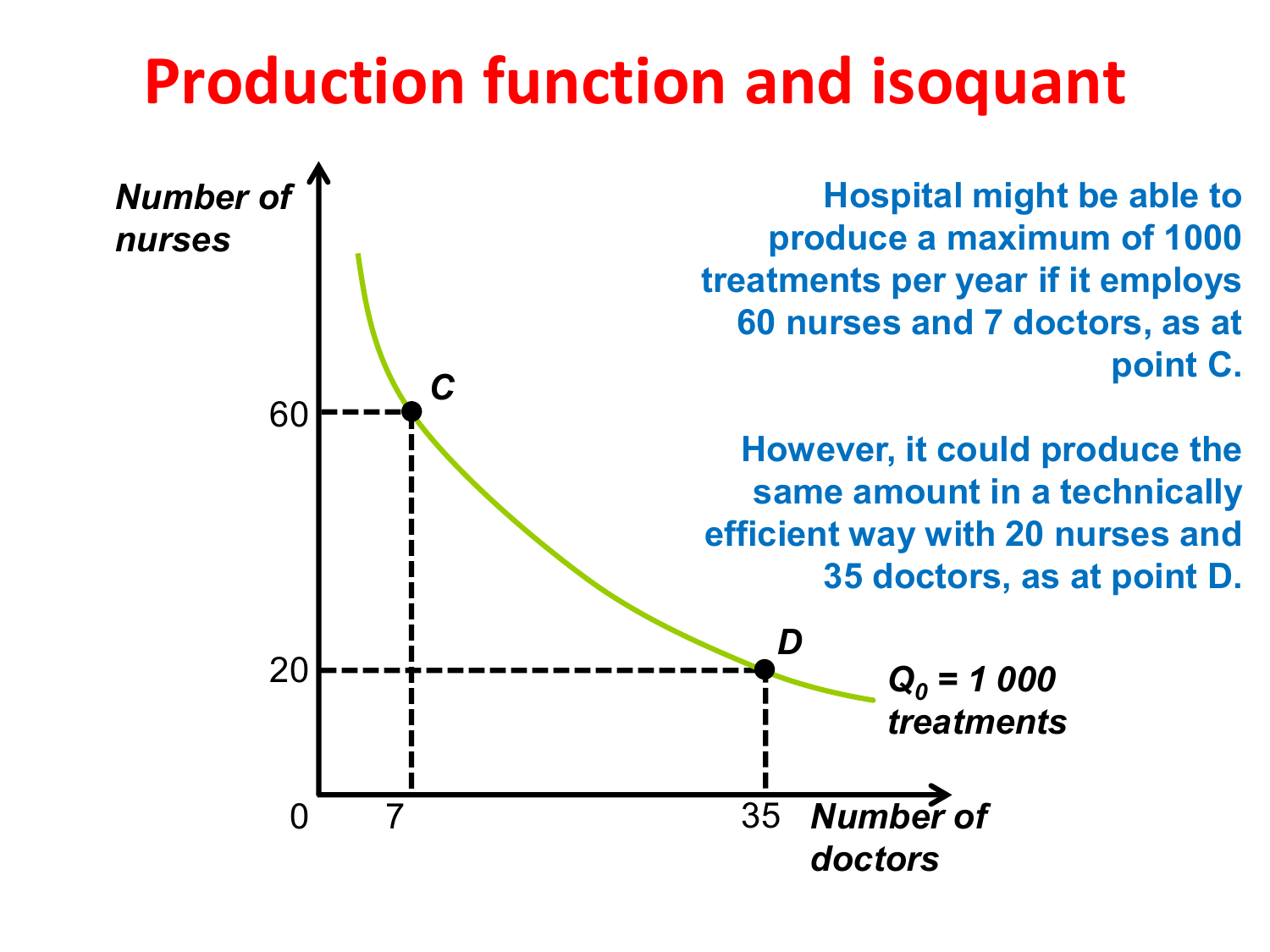#### **Healthcare workforce**

There are many different types of health care workers.

These include doctors, dentists, nurses and midwives, as well as a host of allied health professionals involved in the health care that patients receive, including pharmacists, radiographers, dieticians, occupational therapists, physiotherapists, paramedics, and speech, language, drama and music therapists.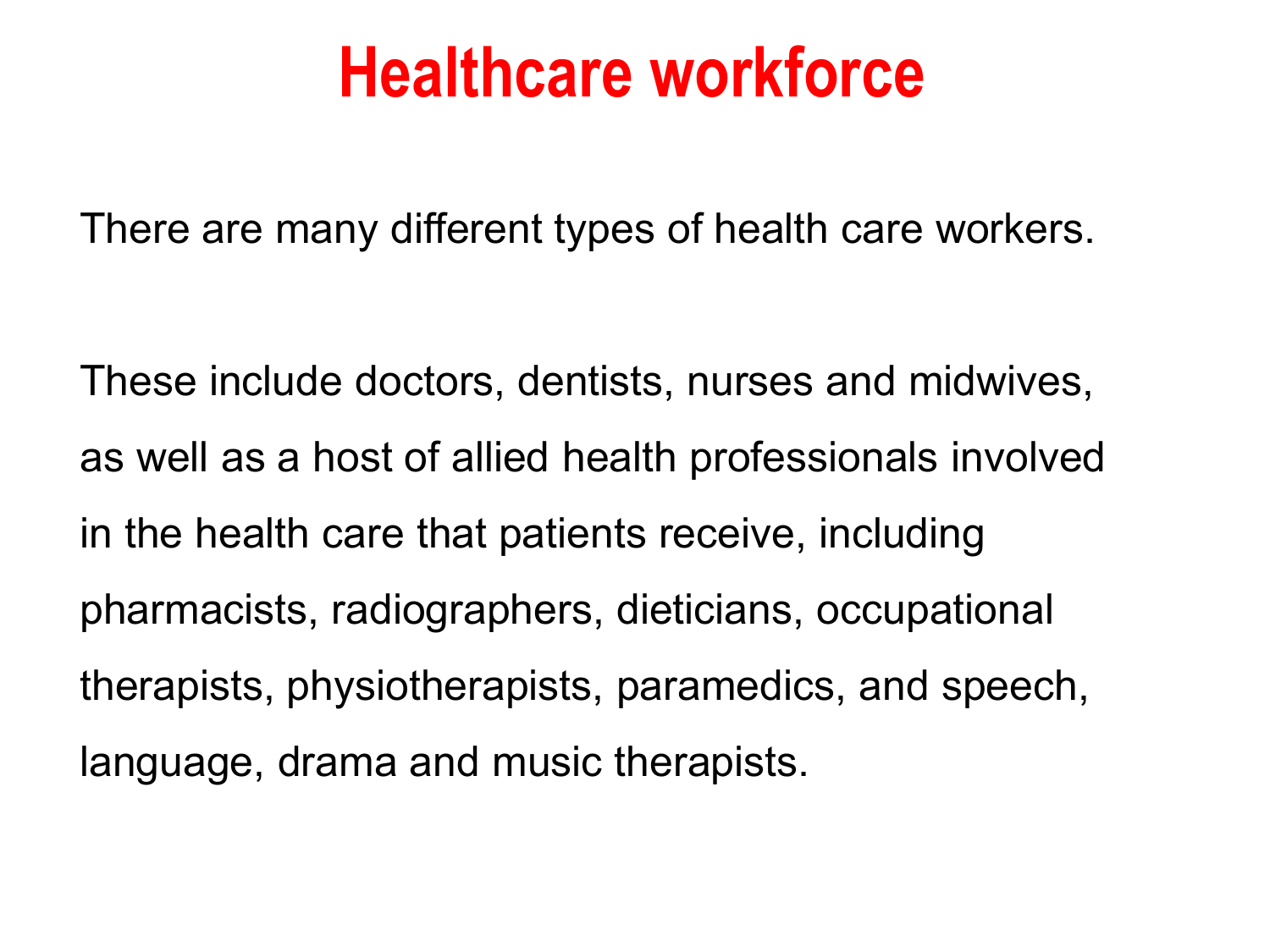Health care providers (firms) also employ laboratory staff who deliver health care who do not normally have direct contact with patients, and non-clinical staff who do not provide care but may have contact with patients although not in a clinical capacity, for example, receptionists, maintenance staff, administrators, accountants, IT, specialists and managers.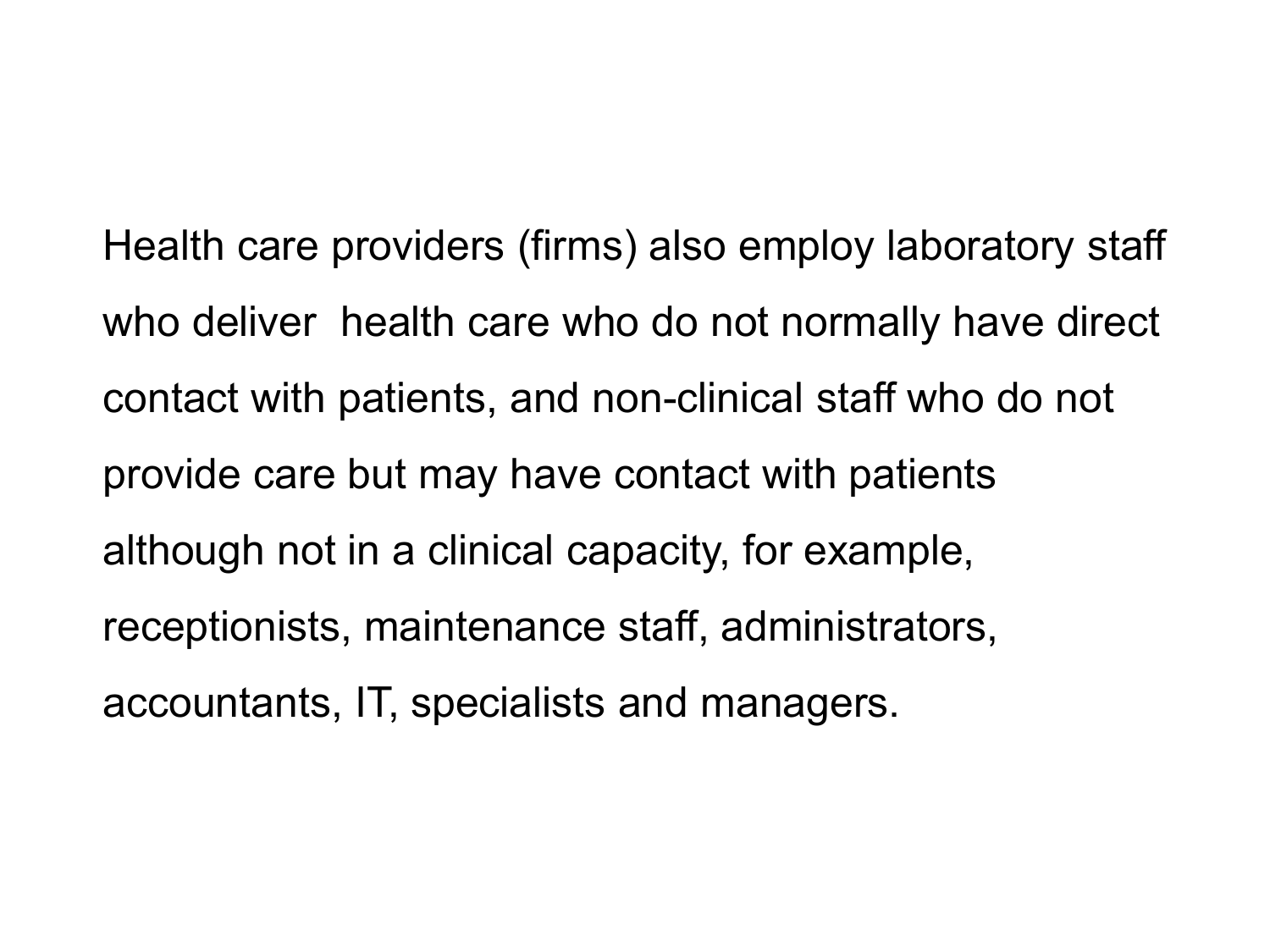#### Global health workforce, by density (WHO, 2006)

| <b>WHO</b>             | <b>Total Health</b> | <b>Density</b>     | <b>Health service</b> | <b>Management</b> |
|------------------------|---------------------|--------------------|-----------------------|-------------------|
| <b>Region</b>          | Workforce,          | (per 1000)         | providers,            | and support       |
|                        | (Number, 000s)      | <b>Population)</b> | (number, 000s)        | staff, (000s)     |
| <b>Africa</b>          | 1,640               | 2.3                | 1,360                 | <b>280</b>        |
| <b>Eastern</b>         | 2,100               | 4.0                | 1,580                 | 520               |
| <b>Mediterranean</b>   |                     |                    |                       |                   |
| <b>South East Asia</b> | 7,040               | 4.3                | 4,730                 | 2,300             |
| <b>Western</b>         | 10,070              | 5.8                | 7,810                 | 2,260             |
| <b>Pacific</b>         |                     |                    |                       |                   |
| <b>Europe</b>          | 16,630              | 18.9               | 11,540                | 5,090             |
| <b>Americas</b>        | 21,740              | 24.8               | 12,460                | 9,280             |
| <b>World</b>           | 59,220              | 9.3                | 39,470                | 19,750            |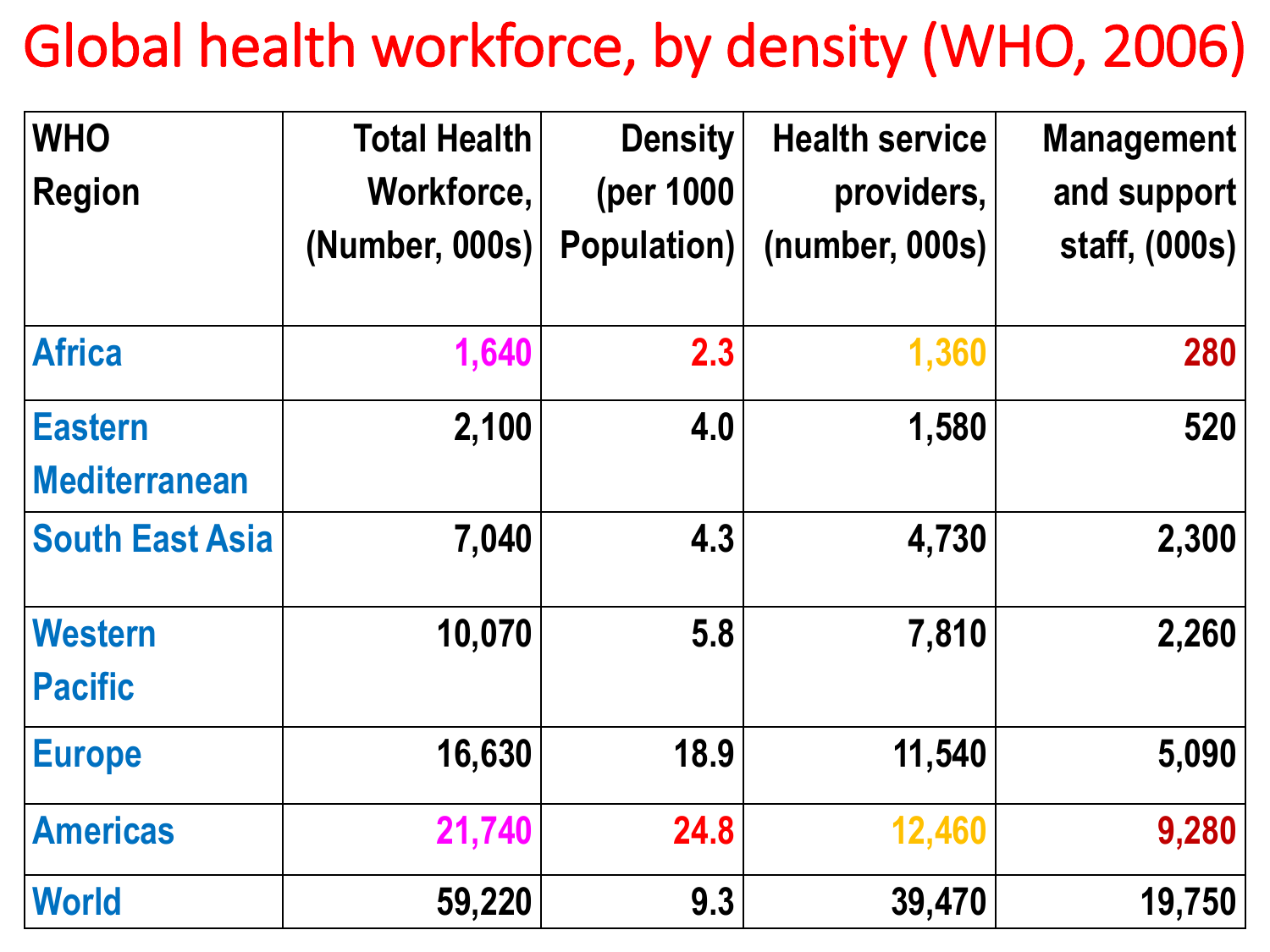#### Density of select health professionals per 10,000 population, 2013-2019 (latest available)



Medical doctors **B** Nursing and midwifery personnel Pharmacists **Dentists**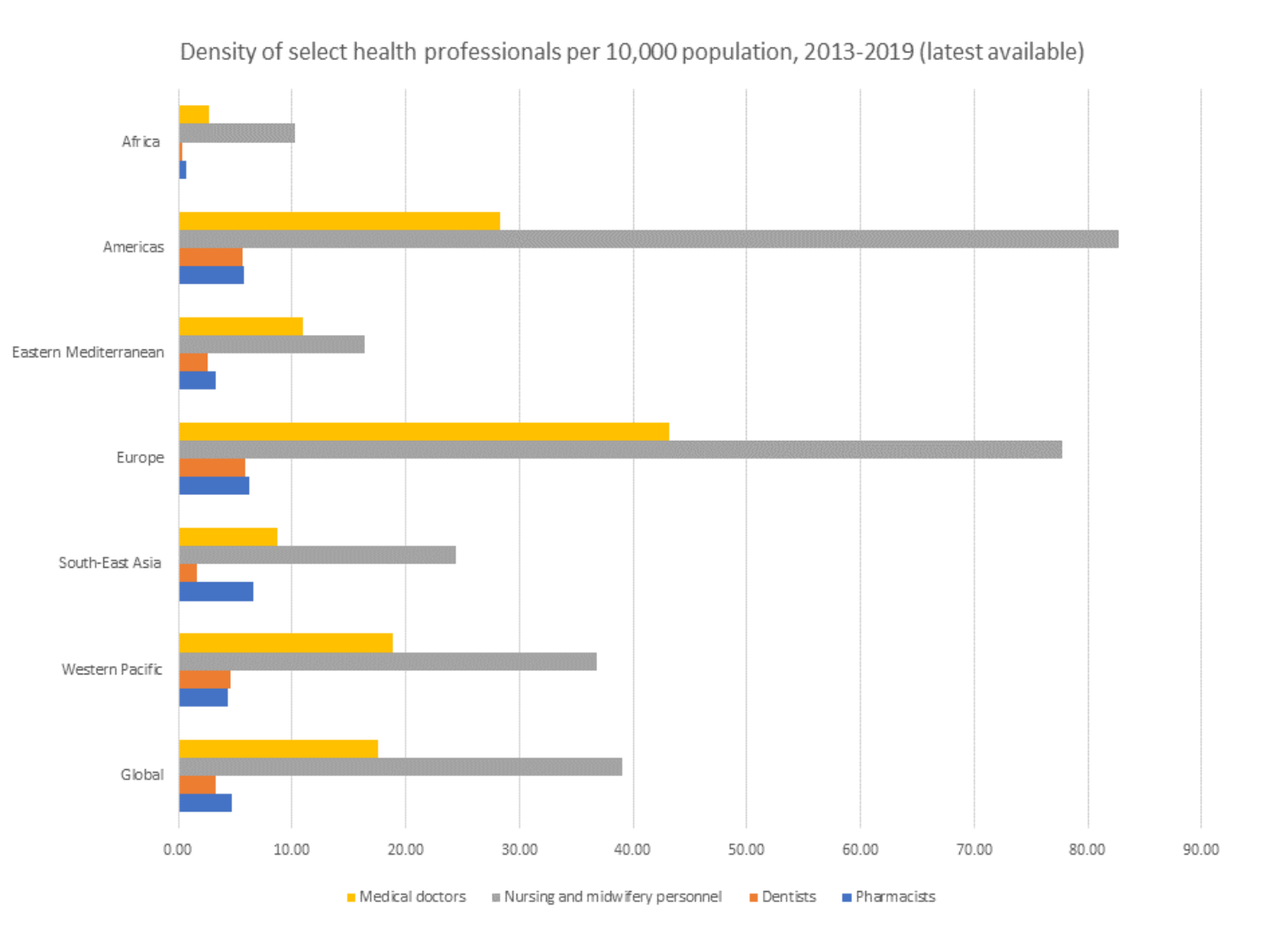**Comparison of health indicators in some selected countries with OECD countries, 2010 (WHO, 2017).** 

| <b>Countries/</b> | <b>Practicing</b> | <b>Nurses</b> |
|-------------------|-------------------|---------------|
| <b>Region</b>     | physicians        | (per 1000     |
|                   | (per 1000         | population)   |
|                   | population)       |               |
| <b>OECD</b>       | 3.1               | 8.7           |
| Japan             | 2.2               | 10.1          |
| <b>China</b>      | 1.4               | 1.4           |
| <b>Viet Nam</b>   | 0 <sub>7</sub>    | 0.9           |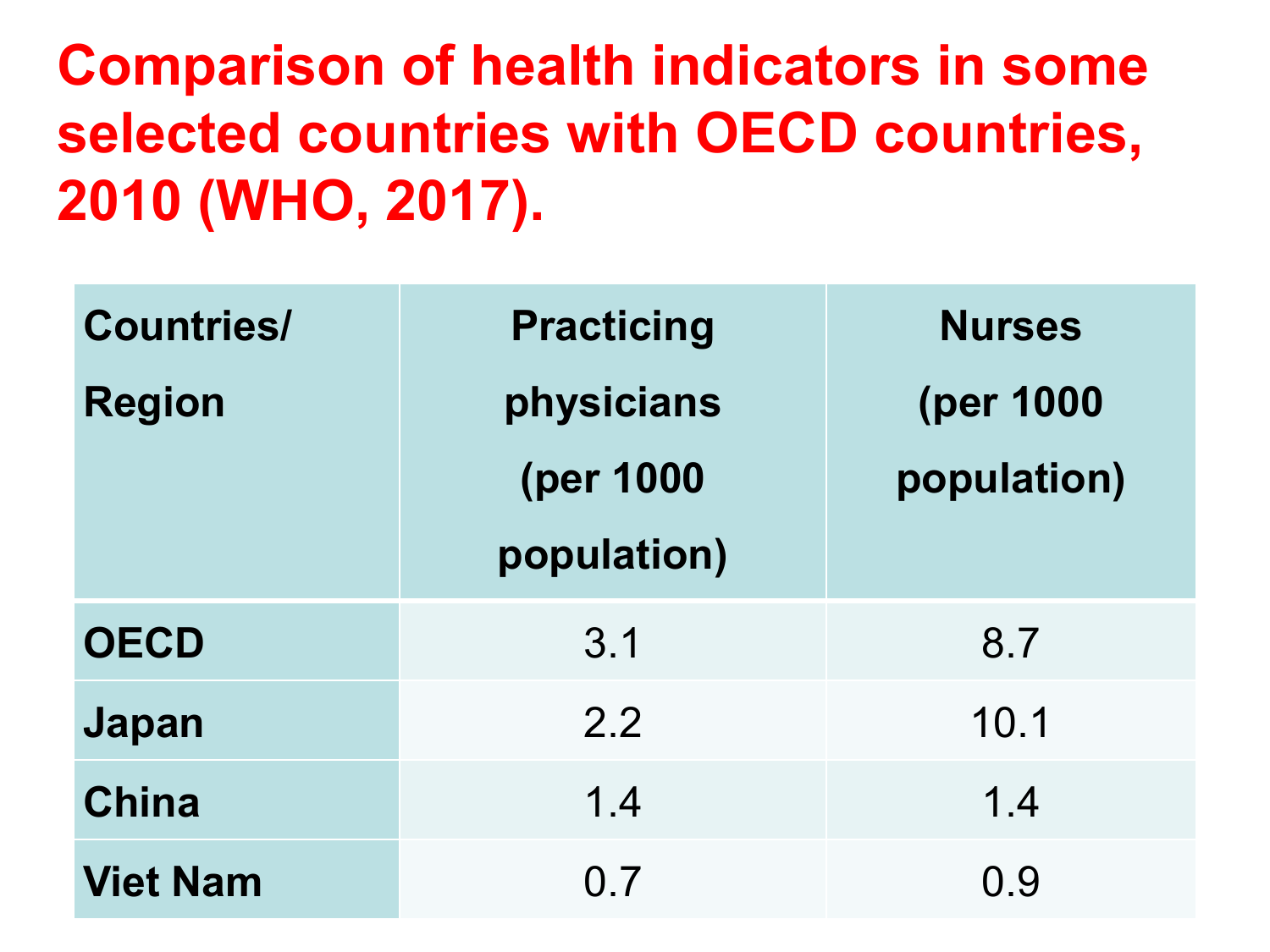#### **Public and private sector distribution by health worker in China, 2013**

| Category                               | <b>Public Sector</b> |               | <b>Private Sector</b> |       |
|----------------------------------------|----------------------|---------------|-----------------------|-------|
|                                        | N                    | $\frac{0}{0}$ | N                     | $\%$  |
| <b>Health workers</b>                  | 8 041 374            | 82.22         | 1739 109              | 17.78 |
| <b>Health professionals</b>            | 6 060 885            | 84.17         | 1 139 693             | 15.83 |
| <b>Physicians</b>                      | 2 2 6 5 6 4 2        | 81.07         | 529 112               | 18.93 |
| <b>Nurses</b>                          | 2 382 003            | 85.59         | 401 118               | 14.41 |
| <b>Pharmacists</b>                     | 339 531              | 85.83         | 56 047                | 14.17 |
| Laboratory workers                     | 340 840              | 87.75         | 47 581                | 12.25 |
| Other health professionals             | 732 869              | 87.38         | 105 835               | 12.62 |
| Village doctors and assistants 702 737 |                      | 65.00         | 378 326               | 35.00 |
| Other health workers                   | 316 948              | 88.09         | 42 871                | 11.91 |
| Health management workers              | 357 141              | 84.84         | 63 830                | 15.16 |
| Supportive service workers             | 603 663              | 84.07         | 114 389               | 15.93 |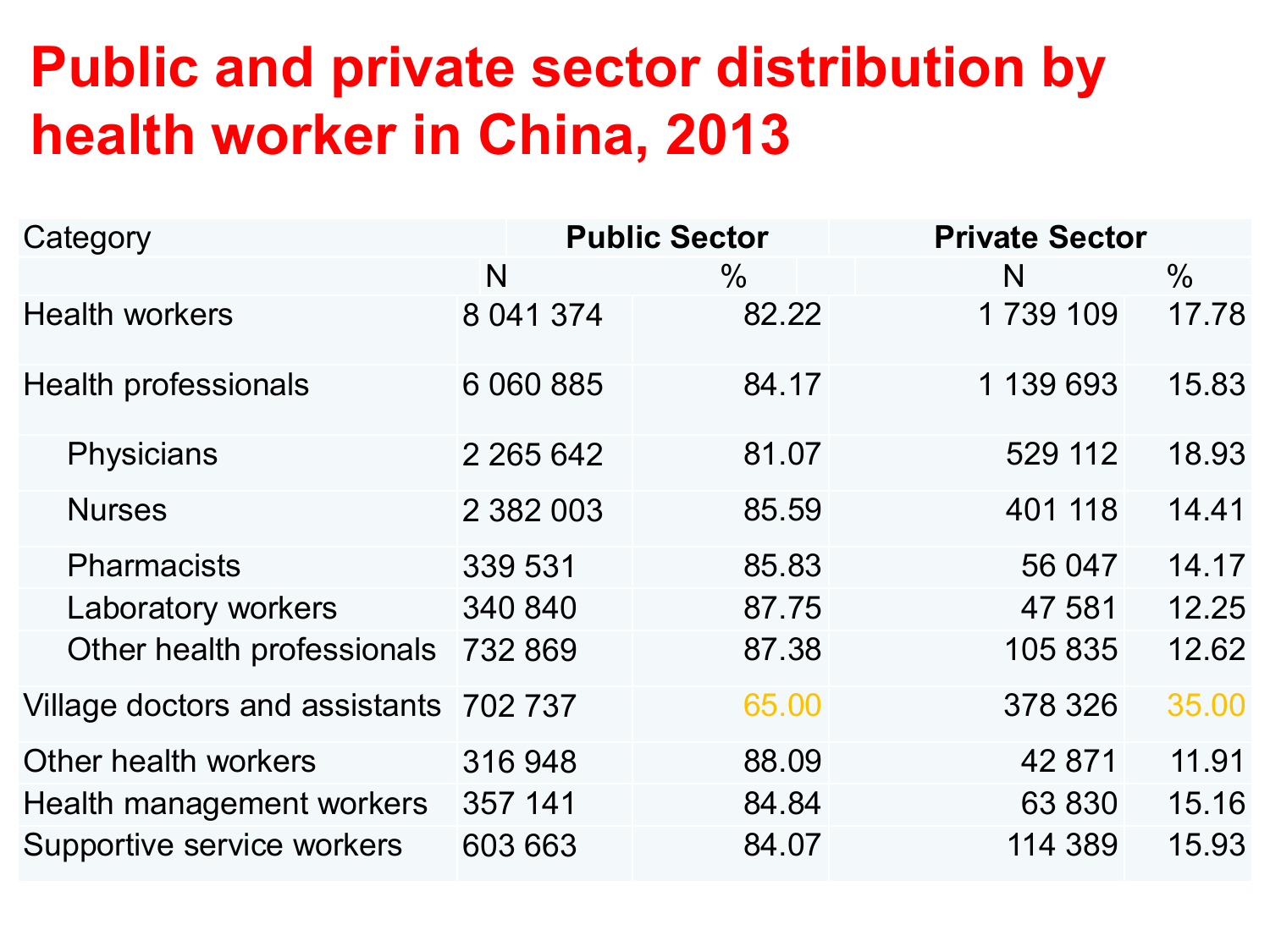There are socio-demographic variation among healthcare workforce.

For example, females are seen to work more in nursing profession than males, whereas an opposite scenario is observed in case of doctors.

A variation is also seen in terms of providing services in both formal and informal care sectors.

No unique statistics or data source are available to compare healthcare workforce situation across the world.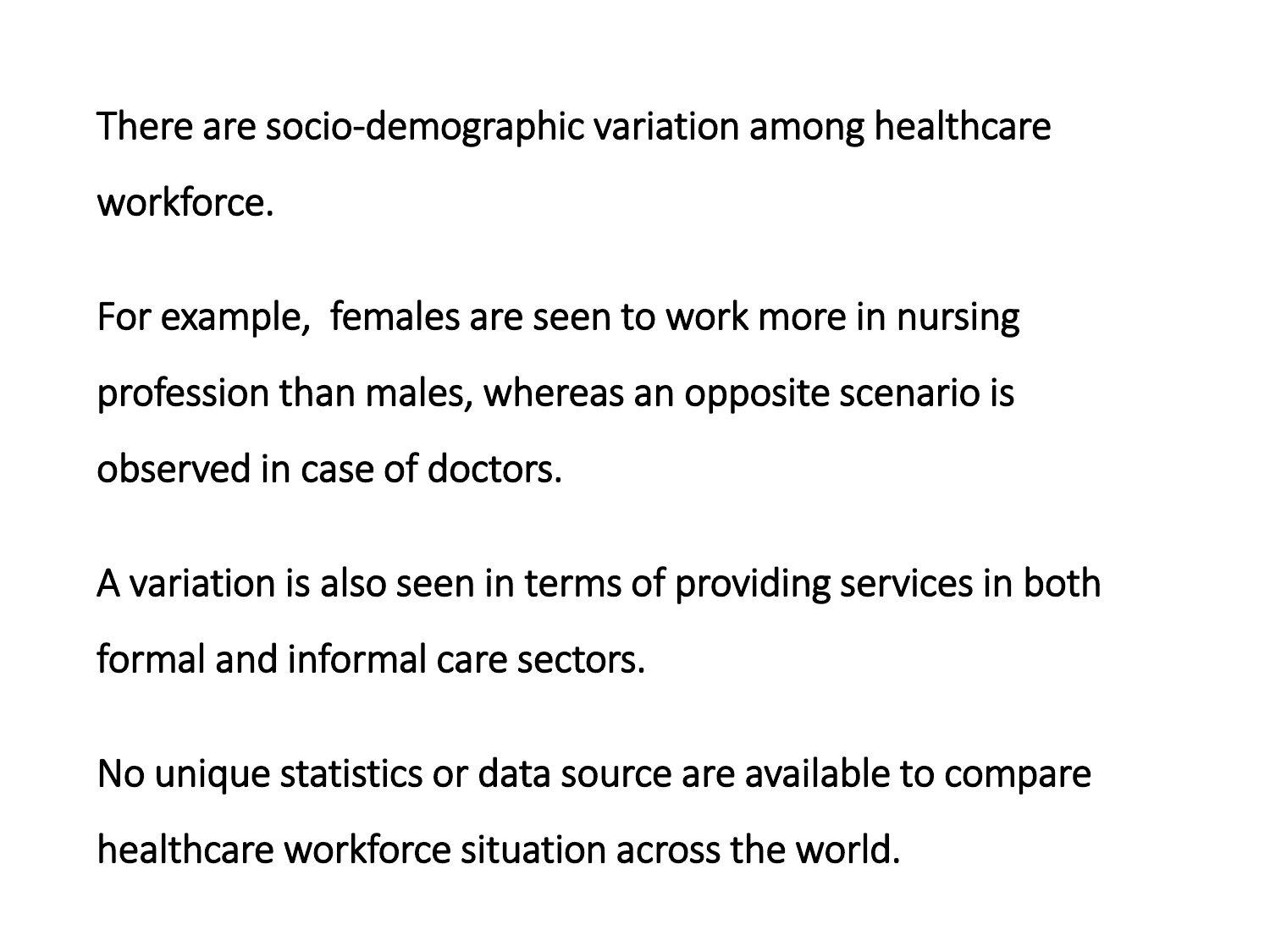**Statistics** on healthcare workforce for older adults

- Lack of data available on workers' employment related to healthcare for older adults where cross-country comparison is almost difficult.
- However, it is clear that such statistics are needed to monitor the progress of a country's positive attitude towards challenging issues related an ageing society.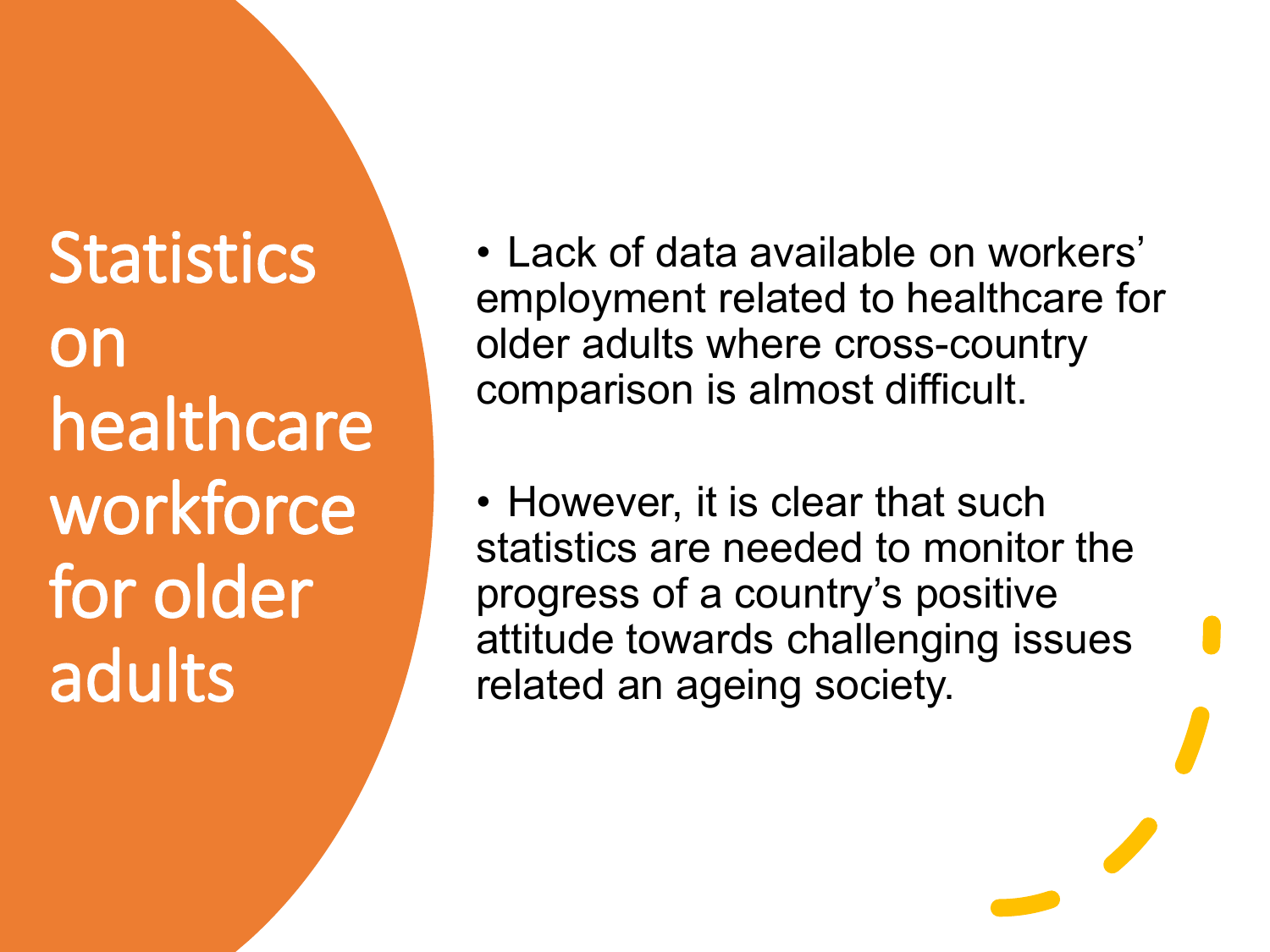## **Training on Healthcare Management**

- Workforce needs adequate training of healthcare management for dealing elderly patients.
- This is particularly important during emergency situation as well as pandemic crisis.
- Such training could help proving efficient services as well as save money in health sectors.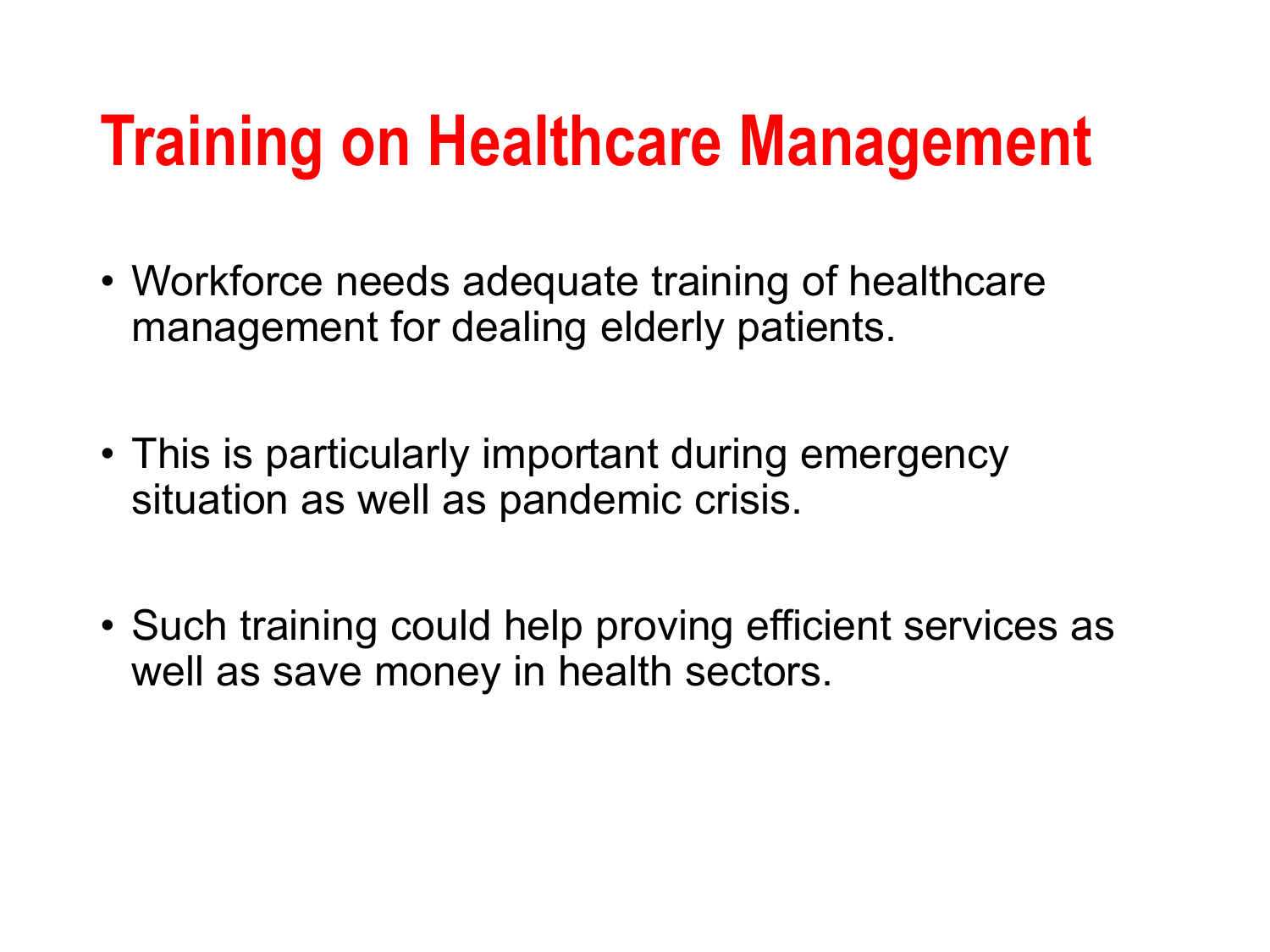## **Gerontechnology**

- Innovation is necessary to provide better services to older people.
- Social scientists should work with Engineering and IT in order to develop new products which is affordable to elderly in society.
- Adequate training and management knowledge can help to smoothly operating gerontechnology in family, community and societal levels.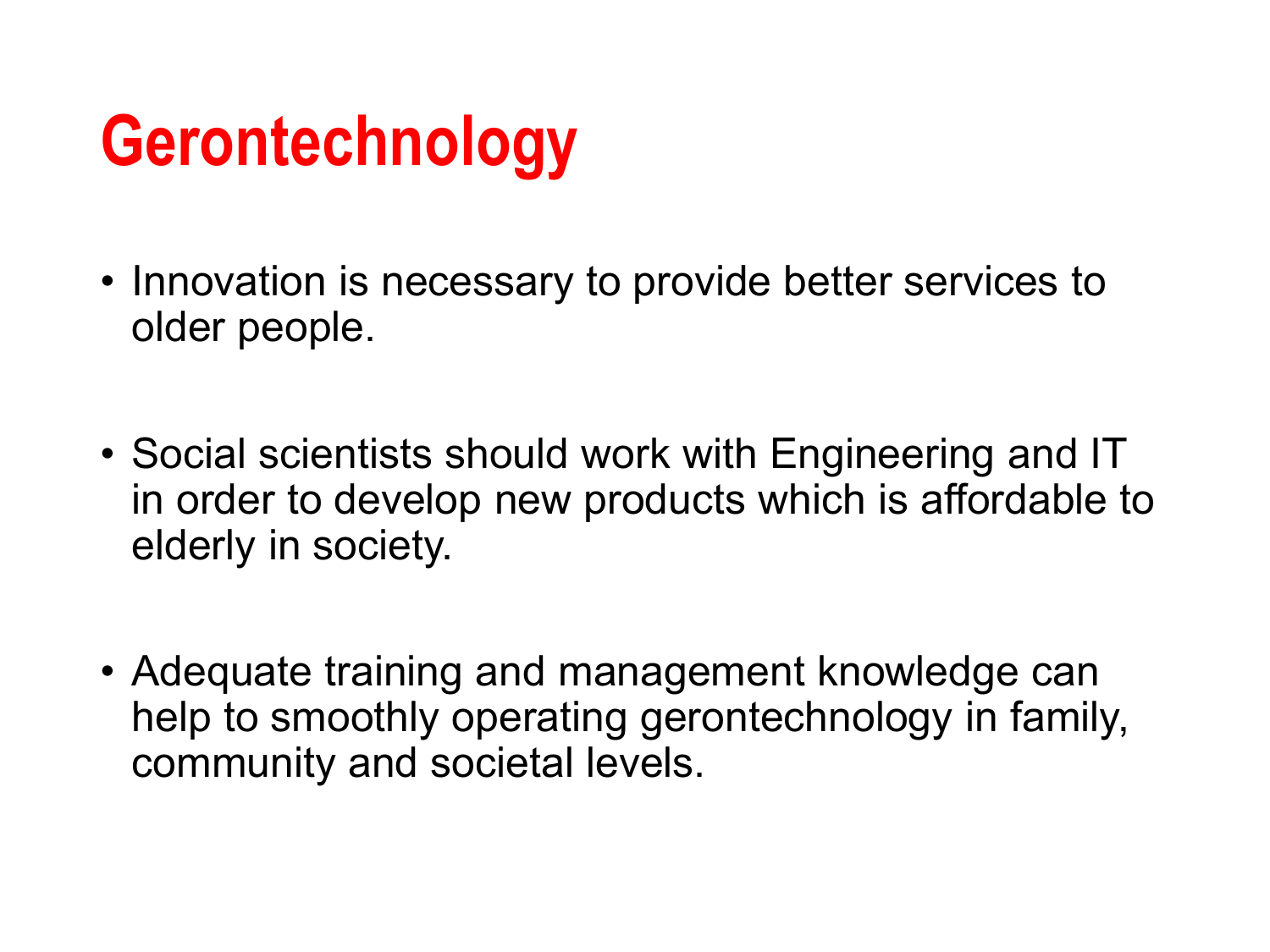#### **Conclusions**

- $\triangleright$  The healthcare workers were observed to be responsible for the health care service delivery at the three tiers of healthcare facilities.
- Countries need adequate healthcare workforce to provide services to their ageing populations.
- $\triangleright$  Healthcare workers need management training too to smoothly operating the business.
- $\triangleright$  Gerontechhnology needs patient centric focus to better improve health and wellbeing of older people.
- $\triangleright$  Without proper management training of staff, it would be difficult to gerontechnology in society.